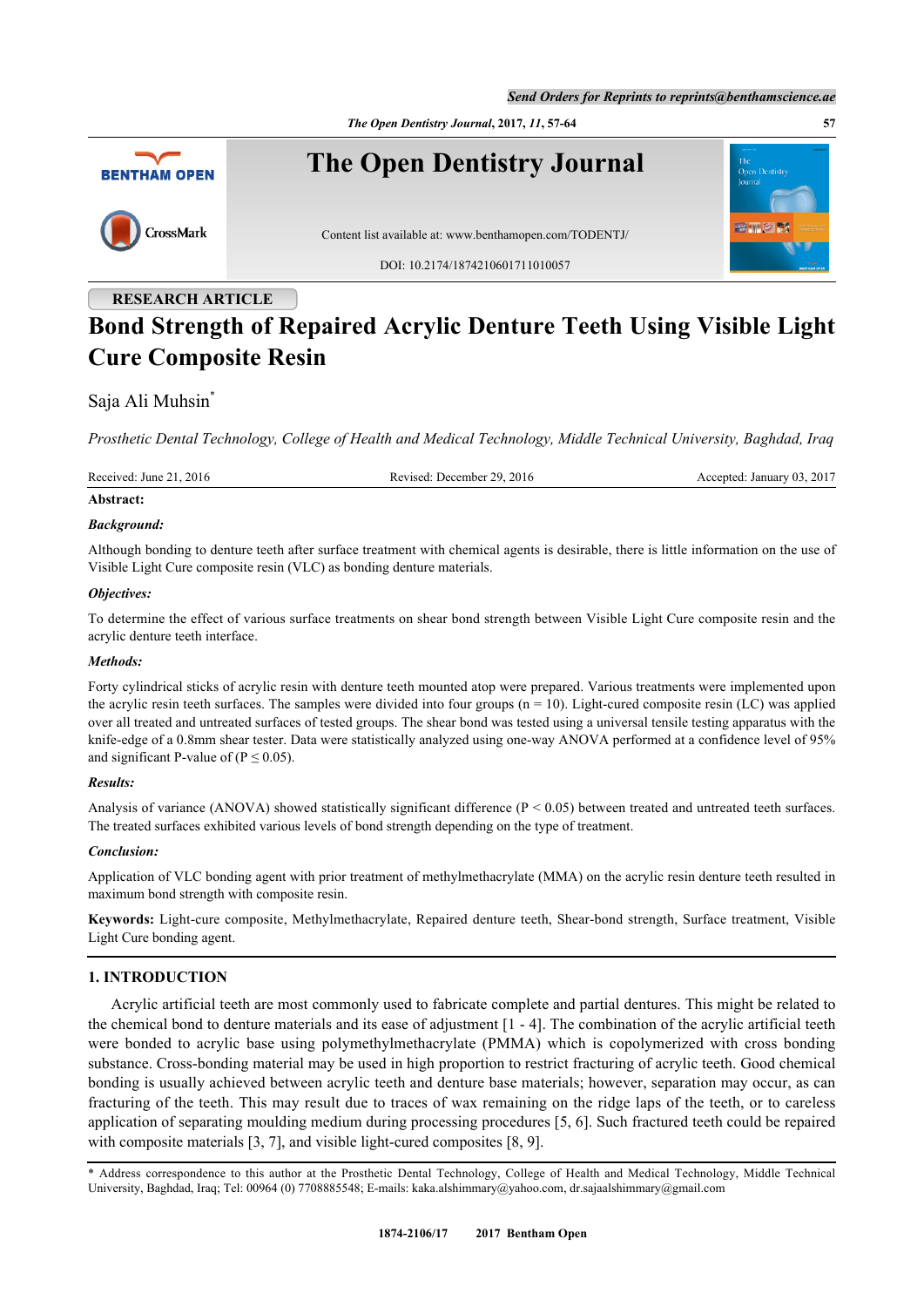#### **58** *The Open Dentistry Journal, 2017, Volume 11 Saja Ali Muhsin*

Visible light cured composite (VLC) have become used widely for many restorative applications because of the improvement in the wear properties, especially with new materials [\[10](#page-6-7)]. VLC composite resins could be used to replace fractured or deboned denture teeth [[11](#page-6-8)]; this may eliminate the need for alternative time-consuming procedures. In addition, it is used to substitute broken or lost denture teeth [[7\]](#page-6-4), esthetic modification of artificial teeth to be harmonized withthe characteristics of adjacent natural teeth [[12](#page-6-9)], and remodeling of abraded anatomical tooth surfaces of masticatory artificial teeth [[3,](#page-6-3) [13](#page-6-10)]. The success of such procedures may also depend on the adhesion of composites to acrylic resin [\[14](#page-6-11), [15\]](#page-6-12). There are limited studies in the literature review with fewer references in journals related to the light-cured composite resins bond to the acrylic resin [\[16](#page-6-13), [17\]](#page-6-14). Few studies reported the thickness of composite resin as a denture repair material. However, they focused mostly on the type of surface treatment rather than composite thickness as denture teeth repaired material. Swift *et al*. (1992) conducted the use of composite thickness of 2.5mm as a simple shape [[18\]](#page-6-15). On the other hand, 4mm thickness of composite resin was used to bond cold-cured acrylic resins to acrylic denture teeth. This applied as two increments, each of approximate 2mm depth. Yet, 1 to 1.5mm approximate depth of the bonding region on to the acrylic resin teeth was noticed. Different bonding behavior may be observed in other regions of the acrylic resin teeth, this may depend on the extent of cross-linking of the resin molecules and the structural layering of the resin [\[16](#page-6-13)]. One study by Caswell and Norling (1986) detected such bonding differentiation for certain brands of denture teeth [\[19\]](#page-6-16). Therefore, the aim of this project is to estimate the shear bond strength of the composite resin to acrylic denture teeth after different surface treatment. The denture teeth surfaces that are treated by different methods could affect the bond strength to VLC composite resin.

#### **2. MATERIALS AND METHODOLOGY**

# **2.1. Mould and Denture Teeth Preparation**

<span id="page-1-0"></span>Lateral incisor acrylic resin teeth (SDT-S, China) were used in this study (Fig. **[1](#page-1-0)**), and embedded in a cylinder [\[20](#page-6-17)] of heat-cured acrylic resin (Pigeon dental, China) (Fig. **[2](#page-1-1)**). Each denture tooth ground from a projecting labial surface to be flat to approximately 0.5mm depth to the acrylic cylinder (Fig.**3**). 600-grit silicon carbide paper was used to flattening the tested tooth surface [[4](#page-6-0)]. Samples were ultrasonically cleaned 3 times in deionised water (each wash 10 minutes). This was done to simulate the denture teeth that have been in the mouth and were saturated with water; the specimens were stored in incubator with distilled water bath at 37 °C for 30 days (Fig. **[4](#page-2-1)**). Keeping the tested denture teeth specimens for bond strength in distilled water is the most commonly used environment to simulate the mouth [[16](#page-6-13), [18,](#page-6-15) [19\]](#page-6-16). Then the surfaces of the grounded acrylic resin teeth and acrylic resin cylinders were uniformly roughened using a trimmer machine at speed of 400 rpm for 20 seconds (Fig. **[5](#page-2-2)**).



<span id="page-1-1"></span>**Fig. (1).** The tested lateral incisor acrylic denture teeth.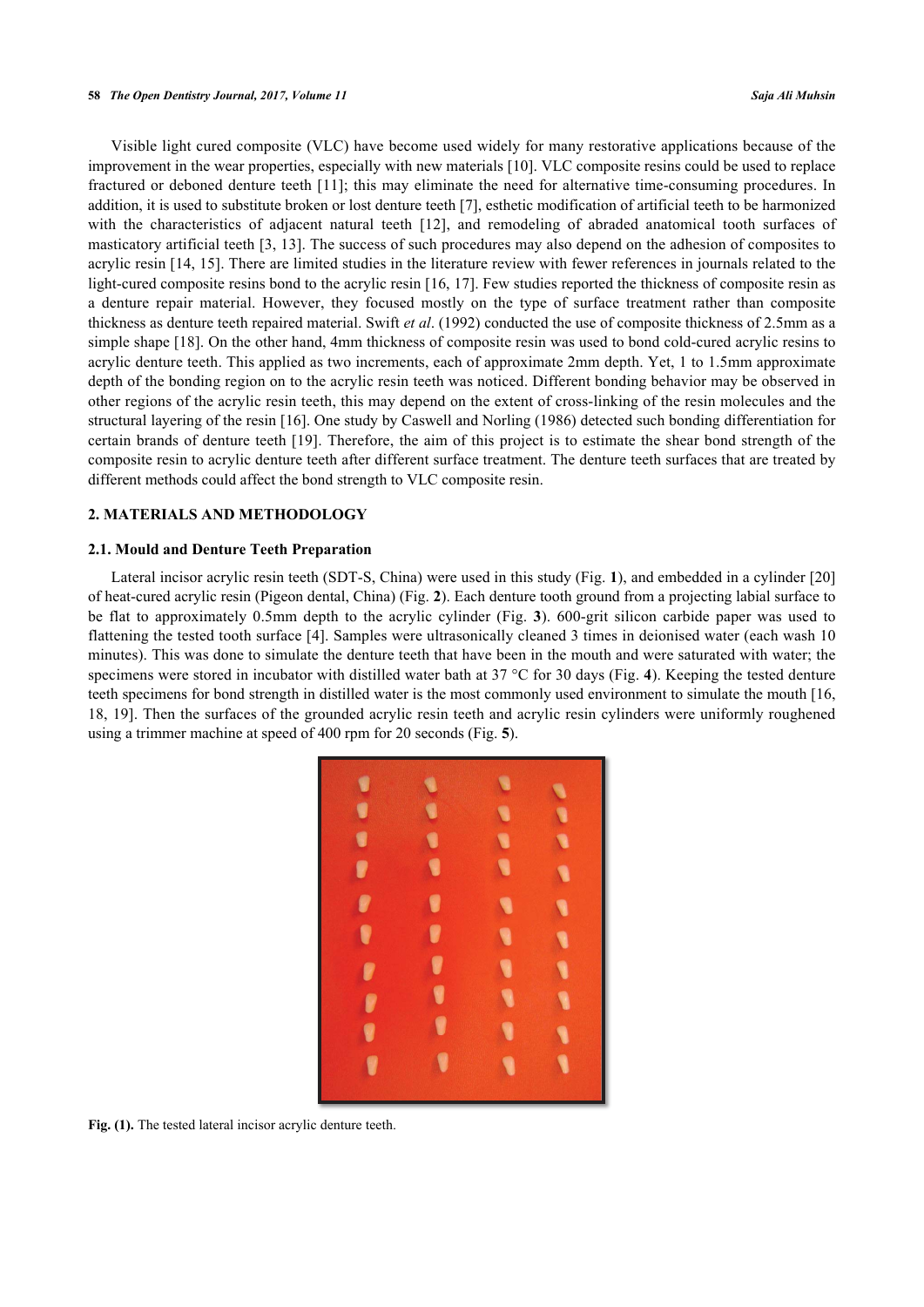

Fig. (2). The tested specimens and flasking procedure.

<span id="page-2-0"></span>

Fig. (3). Tooth diameter measurement after grinding the projected labial surface of each denture tooth.

<span id="page-2-2"></span><span id="page-2-1"></span>

**Fig. (4).** The tested specimens before denture teeth grinding stored in distilled water at 37 °C for 30 days to simulate dentures in the patient's mouth.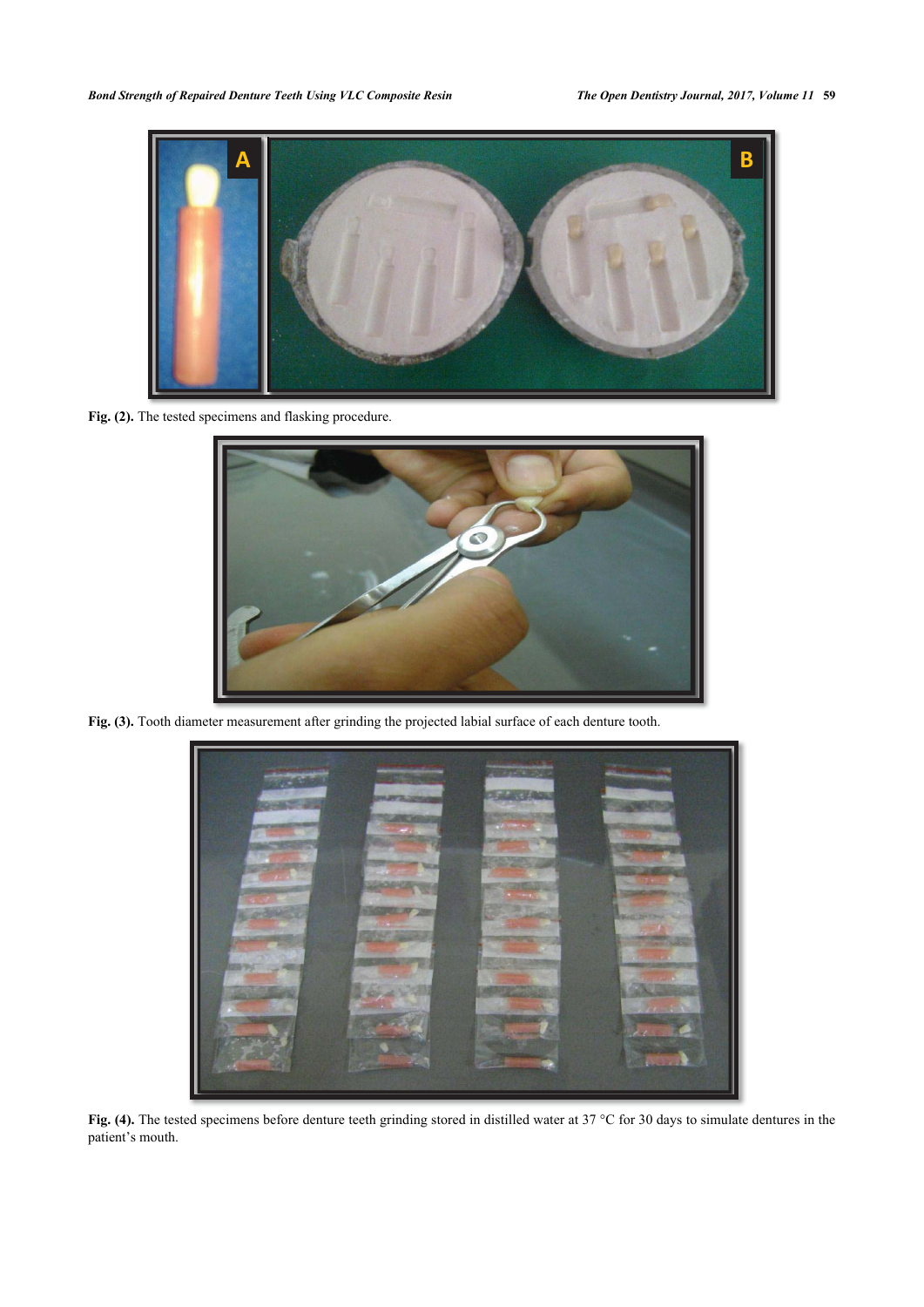

**Fig. (5).** The preparation of the test specimens, (A) denture teeth mounted in a flask to be trimmed; (B) trimming the denture teeth surfaces to be treated with bonding materials; (**C**) trimming the acrylic denture cylinder to provide space for light-cure composite material.

#### **2.2. Sample Treatment**

All the specimens were treated with a layer of light-cured composite resin of 0.5mm thickness (Tetric<sup>®</sup>N, Ivoclar, Vivadent, Germany), and an adhesive VLC bonding agent was also used to treat surfaces of some groups (Swiss Tech SL, Swaziland). The space of 0.5mm thickness for light-cure composite material was standardized using the mould index technique. Light curing was applied for 40 seconds according to the manufacturer's recommendation using a light curing unit (Ivoclar, Vivadent, Astralis3, Germany). In addition, autopolymerized MMA (Pigeon dental, China) was applied for 3 minutes to some treated surfaces. After treatment, all the specimens were stored in distilled water for 7 days at 37 °C before starting the testing procedure

#### **2.3. Sample Grouping**

The samples  $(n = 10)$  were divided into the four groups:

Group (A): denture teeth were repaired with light-cure composite filling material cured for 40 sec without any surface treatment.

Group (B): denture teeth bonding surfaces were treated with cold-cured methylmethacrylate liquid (monomer) for 3 minutes and then repaired with light-cure composite filling material for 40 sec.

Group (C): denture teeth bonding surfaces treated with adhesive bonding agent for 40 sec, and then repaired with light-cure composite filling material cured for 40 sec.

Group (D): denture teeth surfaces treated with cold-cured liquid monomer for 3 minutes, cured with adhesive agent for 40 sec, and then repaired with light-cure composite filling material cured for 40 sec.

#### **2.4. Shear Bond Testing Procedure**

The shear bonding was calculated using a Universal tensile testing machine (Instron, England) and a knife-edge shear testing apparatus. The entire samples were tested at room temperature using the same apparatus and at the same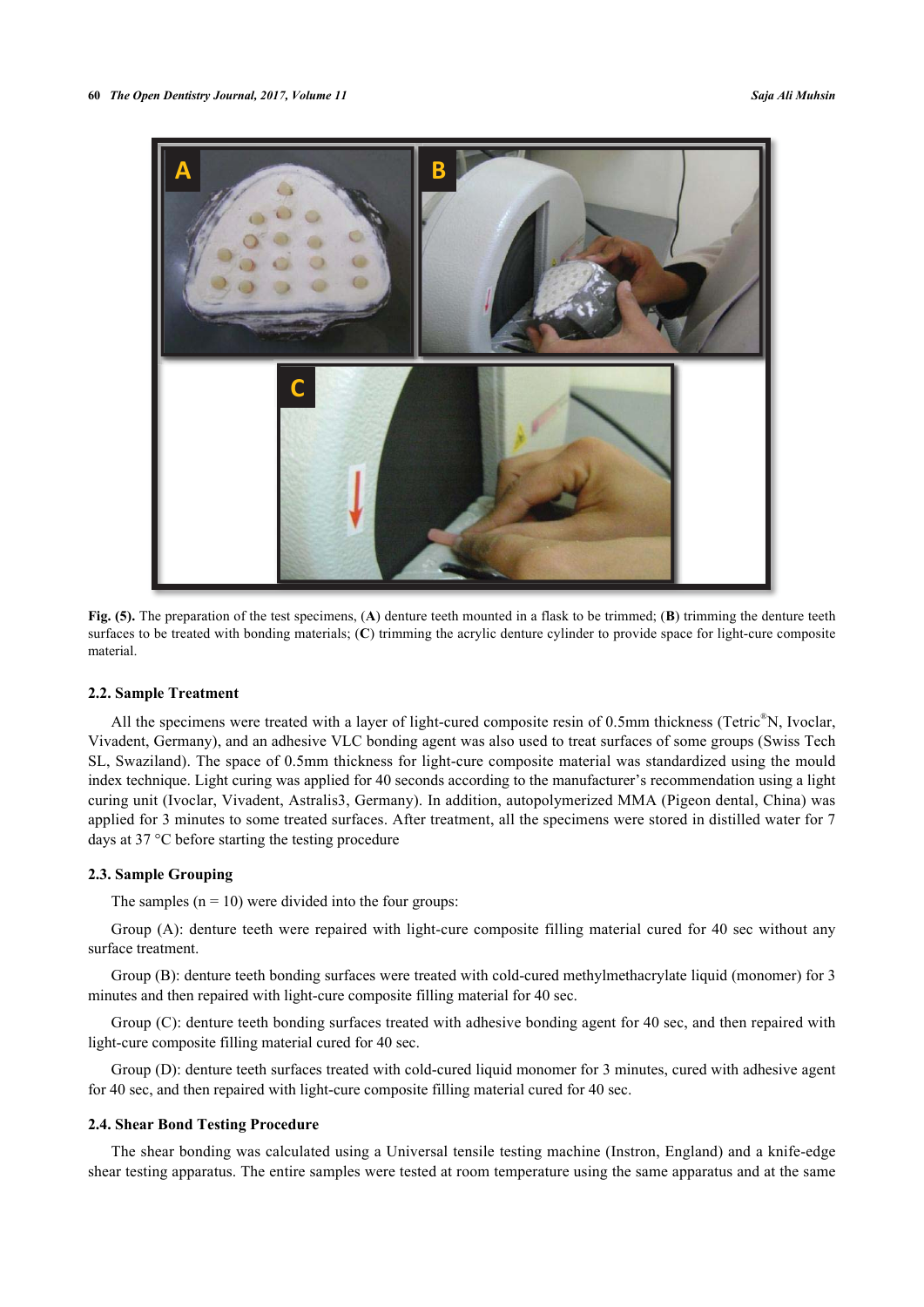day. They were dried before being mounted on the testing parts. Each specimen was secured in a flat position with assistance of a clamp aligned metallic jig. The cross head loading force was applied parallel to the tooth-composite interface until fracture [[20\]](#page-6-17). A metallic blade of 0.8mm edge width was moved perpendicularly at a cross-head speed of 1.5 mm per minute to rupture the surfaces at the tooth-composite interface, and the fracture loads were recorded in MPa.

# **3. RESULTS**

<span id="page-4-0"></span>The statistical methods used to analyze the results included analysis of variation (ANOVA) and Tukey (HSD). The test performed at a confidence level of 95% and significant P-value of ( $P \le 0.05$ ). The mean value of the shear bond strengths and standard deviations for the tested groups are illustrated in Fig. (**[6](#page-4-0)**) and Table **[1](#page-4-1)**. Statistically there was significant differences in shear bond strength value ( $P < 0.05$ ) among treated denture teeth surfaces compared to the untreated surfaces when repaired using light-cured composite filling materials.



**Fig. (6).** Diagram showing the mean distribution of shear-bond strength of repaired acrylic denture teeth using different surface treatment methods.

<span id="page-4-1"></span>

|  |  | Table 1. The statistical significance of the shear-bond strength among studied groups. |  |
|--|--|----------------------------------------------------------------------------------------|--|
|  |  |                                                                                        |  |

|                      | *P-Value                 | Sig  |         |
|----------------------|--------------------------|------|---------|
| (A) Untreated        | (B) MMA-treated          | .003 | Sig     |
|                      | (C) Adhesive-treated     | .001 | Sig     |
|                      | (D) MMA-adhesive treated | .000 | Sig     |
| (B) MMA-treated      | (C) Adhesive-treated     |      | Non-Sig |
|                      | (D) MMA-adhesive treated | .253 | Non-Sig |
| (C) Adhesive-treated | (D) MMA-adhesive treated | .371 | Non-Sig |

 $*P-Value = (P \le 0.05)$ .

#### **4. DISCUSSION**

Using VLC composite resins to replace fractured or debonded denture teeth could eliminate the time consuming in conventional procedures. To achieve superior bonding between acrylic resin and composite resin, it is important that a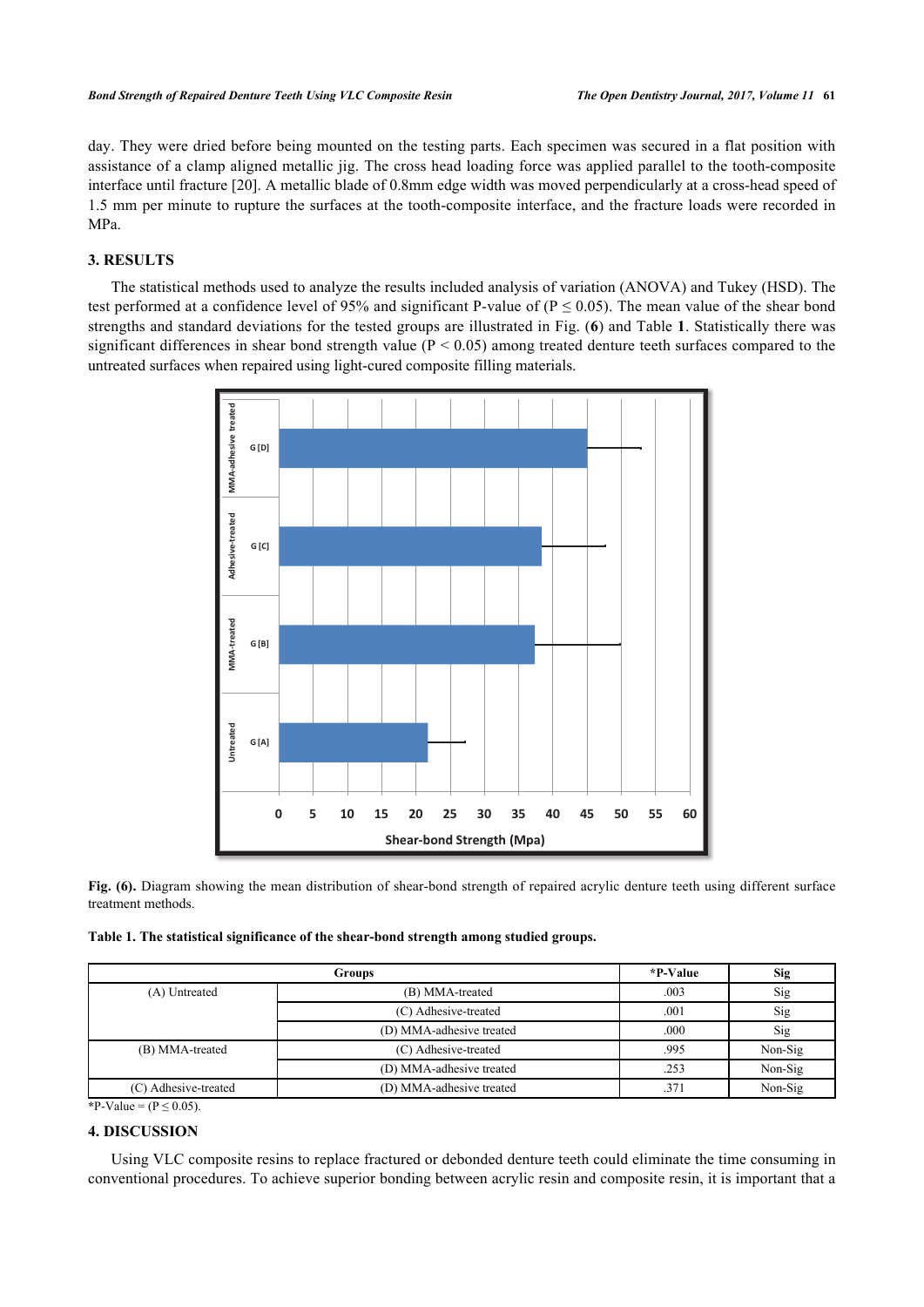proper bond subsists between these two resin surfaces. Artificial denture teeth are mainly consisting of Polymethyl methacrylate (PMMA) and Polyethyl methacrylate (PEMA). Due to the manufacturer hot processing or cross-linking methods, the level of alteration is relatively high in these materials [[15\]](#page-6-12).

Formerly, surface treatments for acrylic resins have been grouped either as polymerizable solvents such as MMA [[5](#page-6-1), [21](#page-6-18) - [26](#page-7-0)], or non-polymerizable, such as methylene chloride [[27\]](#page-7-1), chloroform [\[25\]](#page-7-2), ethyl acetate [[28\]](#page-7-3) and 4-META [[21\]](#page-6-18). Methyl methacrylate (MMA) seems to encourage the swelling of acrylic resin polymer and monomer and enhance the diffusion within the acrylic resin mass [[29\]](#page-7-4). It has been suggested by Vergani *et al*. [[17](#page-6-14)] that using MMA to wet heat polymerized acrylic resin surfaces for 3min will dissolve the surface structure of polymethylmethacrylate (PMMA), and increase the bond of restored heat-cured resin. This may provide free double bonds which copolymerize with the composite material. The polymerization processes of MMA and composite medium follow a comparable model of activation and cross-bonding. This is due to the molecules similarity reactive of the methacrylate groups. A number of chemical bondings occur in between composite and acrylic resin if cross-links are supplied on the artificial teeth for bonding to the composite. Nevertheless, in the present study, the mean bond strength value of Group D (45±8 MPa) (MMA-adhesive agent treated) was greater than that of Group A (22±5 MPa) (untreated), and Group C (38±9 MPa) (bonding agent–treated). The findings of the present study showed that the application of MMA to soften the acrylic denture teeth provided adequate active sites to react with composite resin. In restorative dentistry bonding agent such as pure and unfilled resin has long been applied with composite resin on account of the poor wettability properties of high viscosity composites [\[2](#page-6-19), [5](#page-6-1), [22\]](#page-6-20). The infiltration of the resin into microscopic surface irregularities could improve the surface wettability of the bonded surfaces. Guzman and Moore stated that a bonding agent was necessary for the achievement of satisfactory bond strength between heat-cured and light-polymerized resin[[30\]](#page-7-5). Previous studies suggested in regard to bond strength between composite resin and acrylic resin denture teeth that the use of adhesive produced a superior bond compared to use of MMA only [[17,](#page-6-14) [31](#page-7-6)]. This was exhibited clearly in Group C, where samples treated with bonding agent showed greater shear bond than those in Group B (37±12 MPa) (MMA-treated). The use of bonding agent (Group C) as surface treatment was more effective than monomer treated (Group B); however, neither Group B nor Group C was as effective as Group D. The surfaces treated with both MMA and bonding agent, as shown in Group D results had superior bond strength to other tested groups. Since the surfaces in this group were prepared with MMA, the adhesive-monomer liquid combination appears to exhibit superior linking. This may be produced by the dispersion and polymerization of MMA crossways the acrylic tooth-composite resin interface to form inter-penetrating polymer set of connections[[15\]](#page-6-12). This proposes that higher mean bond strengths value could be achieved as a result of using adhesive bonding agent.

#### **CONCLUSION**

It seems that different surface treatments for acrylic denture teeth could influence the shear bond strength in between acrylic resin artificial teeth and composite resin as a repairing material.

The outcome of the current *in vitro* study pointed out the advantages of bonding agent in supporting adhesion in between composite and acrylic resin artificial teeth in combination with MMA surface treatment.

Although the present experimental technique does not imitate the intraoral situation, this may provide effective means of comparison. Many factors could be responsible for bond degradation in the oral environment and this cannot be simulated exactly in experimental conditions. This in *vitro* study may limit the prediction toward the success of a material or technique in clinical application. Therefore, the future studies should address the current study limitations. These represented by the use of simple shaped specimen rather than a complex denture design, and the absence of their shelf life in saliva storage or thermo-cycling environments.

# **CONFLICT OF INTEREST**

The author confirms that this article content has no conflict of interest.

# **ACKNOWLEDGEMENTS**

Declared none.

# **REFERENCES**

<span id="page-5-0"></span>[1] Spratley MH. An investigation of the adhesion of acrylic resin teeth to dentures. J Prosthet Dent 1987; 58(3): 389-92. [\[http://dx.doi.org/10.1016/0022-3913\(87\)90065-5](http://dx.doi.org/10.1016/0022-3913(87)90065-5)] [PMID: [3305906](http://www.ncbi.nlm.nih.gov/pubmed/3305906)]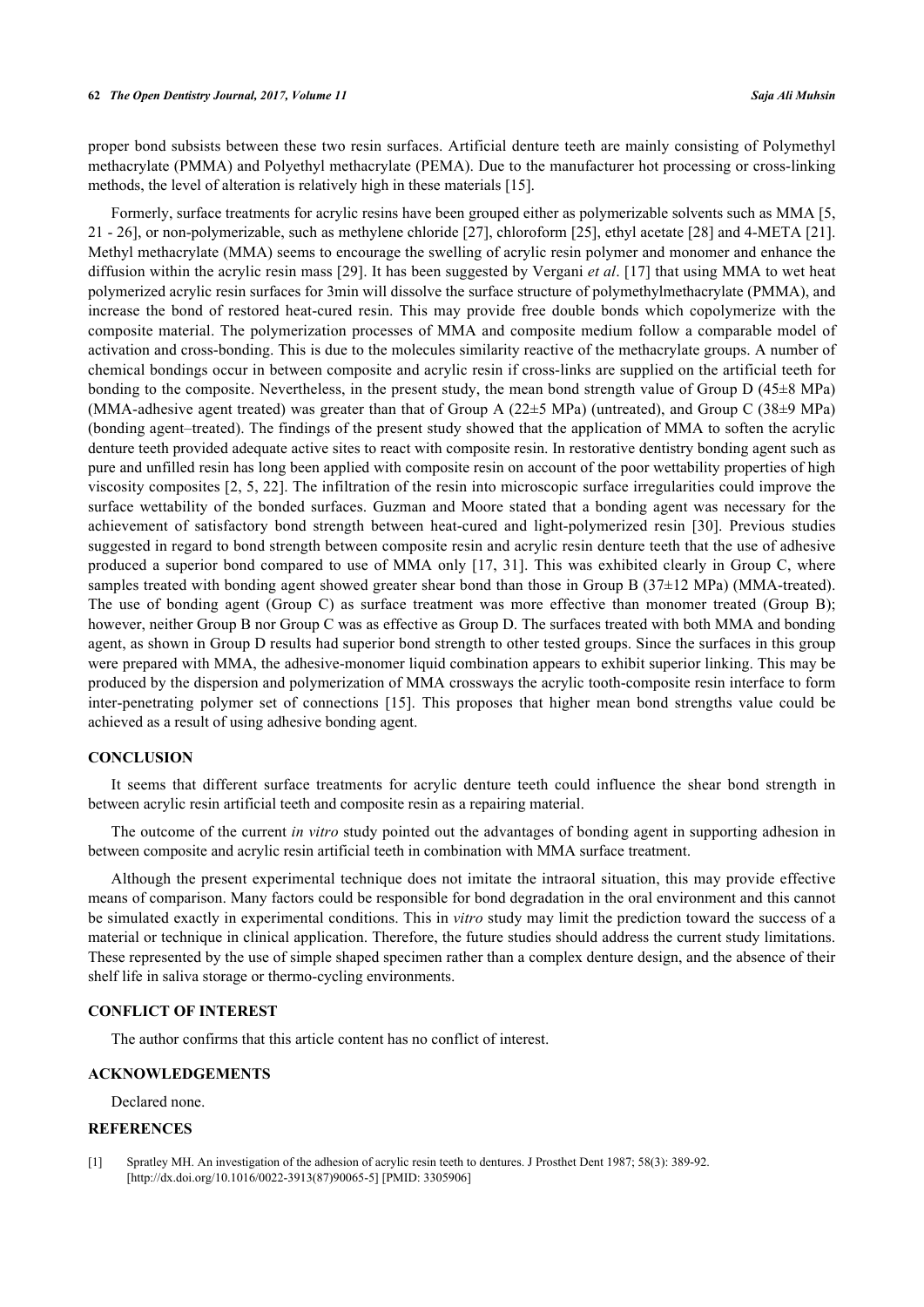- <span id="page-6-19"></span>[2] Clancy JM, Boyer DB. Comparative bond strengths of light-cured, heat-cured, and autopolymerizing denture resins to denture teeth. J Prosthet Dent 1989; 61(4): 457-62. [\[http://dx.doi.org/10.1016/0022-3913\(89\)90014-0](http://dx.doi.org/10.1016/0022-3913(89)90014-0)] [PMID: [2657009](http://www.ncbi.nlm.nih.gov/pubmed/2657009)]
- <span id="page-6-3"></span>[3] Vergani CE, Giampaolo ET, Cucci AL. Composite occlusal surfaces for acrylic resin denture teeth. J Prosthet Dent 1997; 77(3): 328-31. [\[http://dx.doi.org/10.1016/S0022-3913\(97\)70193-8\]](http://dx.doi.org/10.1016/S0022-3913(97)70193-8) [PMID: [9069091](http://www.ncbi.nlm.nih.gov/pubmed/9069091)]
- <span id="page-6-0"></span>[4] Yanikoglu DN, Duymus DZ, Bayindir DF. Comparative bond strengths of autopolymerising denture resin and light cured composite resin to denture teeth. Int Dent J 2002; 52(1): 20-4. [\[http://dx.doi.org/10.1111/j.1875-595X.2002.tb00592.x\]](http://dx.doi.org/10.1111/j.1875-595X.2002.tb00592.x) [PMID: [11931217](http://www.ncbi.nlm.nih.gov/pubmed/11931217)]
- <span id="page-6-1"></span>[5] Kawara M, Carter JM, Ogle RE, Johnson RR. Bonding of plastic teeth to denture base resins. J Prosthet Dent 1991; 66(4): 566-71. [\[http://dx.doi.org/10.1016/0022-3913\(91\)90525-2](http://dx.doi.org/10.1016/0022-3913(91)90525-2)] [PMID: [1791572](http://www.ncbi.nlm.nih.gov/pubmed/1791572)]
- <span id="page-6-2"></span>[6] Cunningham JL. Bond strength of denture teeth to acrylic bases. J Dent 1993; 21(5): 274-80. [\[http://dx.doi.org/10.1016/0300-5712\(93\)90106-Z](http://dx.doi.org/10.1016/0300-5712(93)90106-Z)] [PMID: [8227688\]](http://www.ncbi.nlm.nih.gov/pubmed/8227688)
- <span id="page-6-4"></span>[7] Stameisen AE, Ruffino A. Replacement of lost or broken denture teeth with composites. J Prosthet Dent 1987; 58(1): 119-20. [\[http://dx.doi.org/10.1016/S0022-3913\(87\)80155-5\]](http://dx.doi.org/10.1016/S0022-3913(87)80155-5) [PMID: [3302215](http://www.ncbi.nlm.nih.gov/pubmed/3302215)]
- <span id="page-6-5"></span>[8] Turner CW, Meiers JC. Repair of an aged, contaminated indirect composite resin with a direct, visible-light-cured composite resin. Oper Dent 1993; 18(5): 187-94. [PMID: [8152988\]](http://www.ncbi.nlm.nih.gov/pubmed/8152988)
- <span id="page-6-6"></span>[9] Reis A, Francci C, Loguercio AD, Carrilho MR, Rodriques Filho LE. Re-attachment of anterior fractured teeth: fracture strength using different techniques. Oper Dent 2001; 26(3): 287-94. [PMID: [11357572\]](http://www.ncbi.nlm.nih.gov/pubmed/11357572)
- <span id="page-6-7"></span>[10] Van Noort R. Introduction to dental materials.  $4^{\text{th}}$  ed. Mosby: Elsevier 2013.
- <span id="page-6-8"></span>[11] Nicholas WT. Correction of acrylic denture tooth wear with light-cured composite resin. J N J Dent Assoc 1987; 58(1): 41-4. [PMID: [3553451\]](http://www.ncbi.nlm.nih.gov/pubmed/3553451)
- <span id="page-6-9"></span>[12] Weiner S, Krause AS, Nicholas W. Esthetic modification of removable partial denture teeth with light-cured composites. J Prosthet Dent 1987; 57(3): 381-4. [\[http://dx.doi.org/10.1016/0022-3913\(87\)90318-0](http://dx.doi.org/10.1016/0022-3913(87)90318-0)] [PMID: [3553559](http://www.ncbi.nlm.nih.gov/pubmed/3553559)]
- <span id="page-6-10"></span>[13] Johnson T, Wood DJ. Techniques in complete denture technology. John Wiley & Sons 2012; pp. 51-3.
- <span id="page-6-11"></span>[14] Pavarina AC, Souza J, Buso L. Bond strength between composite resin and acrylic denture teeth. Effect of surface treatments. J Dent Res 1999; 1071.
- <span id="page-6-12"></span>[15] Lagouvardos PE, Polyzois GL. Shear bond strength between composite resin and denture teeth: effect of tooth type and surface treatments. Int J Prosthodont 2003; 16(5): 499-504. [PMID: [14651234\]](http://www.ncbi.nlm.nih.gov/pubmed/14651234)
- <span id="page-6-13"></span>[16] Papazoglou E, Vasilas AI. Shear bond strengths for composite and autopolymerized acrylic resins bonded to acrylic resin denture teeth. J Prosthet Dent 1999; 82(5): 573-8. [\[http://dx.doi.org/10.1016/S0022-3913\(99\)70056-9\]](http://dx.doi.org/10.1016/S0022-3913(99)70056-9) [PMID: [10559729](http://www.ncbi.nlm.nih.gov/pubmed/10559729)]
- <span id="page-6-14"></span>[17] Vergani CE, Machado AL, Giampaolo ET, Pavarina AC. Effect of surface treatments on the bond strength between composite resin and acrylic resin denture teeth. Int J Prosthodont 2000; 13(5): 383-6. [PMID: [11203658\]](http://www.ncbi.nlm.nih.gov/pubmed/11203658)
- <span id="page-6-15"></span>[18] Swift EJ Jr, LeValley BD, Boyer DB. Evaluation of new methods for composite repair. Dent Mater 1992; 8(6): 362-5. [\[http://dx.doi.org/10.1016/0109-5641\(92\)90020-D](http://dx.doi.org/10.1016/0109-5641(92)90020-D)] [PMID: [1303383\]](http://www.ncbi.nlm.nih.gov/pubmed/1303383)
- <span id="page-6-16"></span>[19] Caswell CW, Norling BK. Comparative study of the bond strengths of three abrasion-resistant plastic denture teeth bonded to a cross-linked and a grafted, cross-linked denture base material. J Prosthet Dent 1986; 55(6): 701-8. [\[http://dx.doi.org/10.1016/0022-3913\(86\)90447-6](http://dx.doi.org/10.1016/0022-3913(86)90447-6)] [PMID: [3522865](http://www.ncbi.nlm.nih.gov/pubmed/3522865)]
- <span id="page-6-17"></span>[20] Chatterjee N, Gupta TK, Banerjee A. A study on effect of surface treatments on the shear bond strength between composite resin and acrylic resin denture teeth. J Indian Prosthodont Soc 2011; 11(1): 20-5. [\[http://dx.doi.org/10.1007/s13191-011-0053-1\]](http://dx.doi.org/10.1007/s13191-011-0053-1) [PMID: [22379301](http://www.ncbi.nlm.nih.gov/pubmed/22379301)]
- <span id="page-6-18"></span>[21] Suzuki S, Sakoh M, Shiba A. Adhesive bonding of denture base resins to plastic denture teeth. J Biomed Mater Res 1990; 24(8): 1091-103. [\[http://dx.doi.org/10.1002/jbm.820240811](http://dx.doi.org/10.1002/jbm.820240811)] [PMID: [2203795\]](http://www.ncbi.nlm.nih.gov/pubmed/2203795)
- <span id="page-6-20"></span>[22] Clancy JM, Hawkins LF, Keller JC, Boyer DB. Bond strength and failure analysis of light-cured denture resins bonded to denture teeth. J Prosthet Dent 1991; 65(2): 315-24. [\[http://dx.doi.org/10.1016/0022-3913\(91\)90182-V](http://dx.doi.org/10.1016/0022-3913(91)90182-V)] [PMID: [2051372\]](http://www.ncbi.nlm.nih.gov/pubmed/2051372)
- [23] Hayakawa I, Hirano S, Nagao M, Matsumoto T, Masuhara E. Adhesion of a new light-polymerized denture base resin to resin teeth and denture base materials. Int J Prosthodont 1991; 4(6): 561-8. [PMID: [1817529\]](http://www.ncbi.nlm.nih.gov/pubmed/1817529)
- [24] Geerts GA, Jooste CH. A comparison of the bond strengths of microwave- and water bath-cured denture material. J Prosthet Dent 1993; 70(5): 406-9.